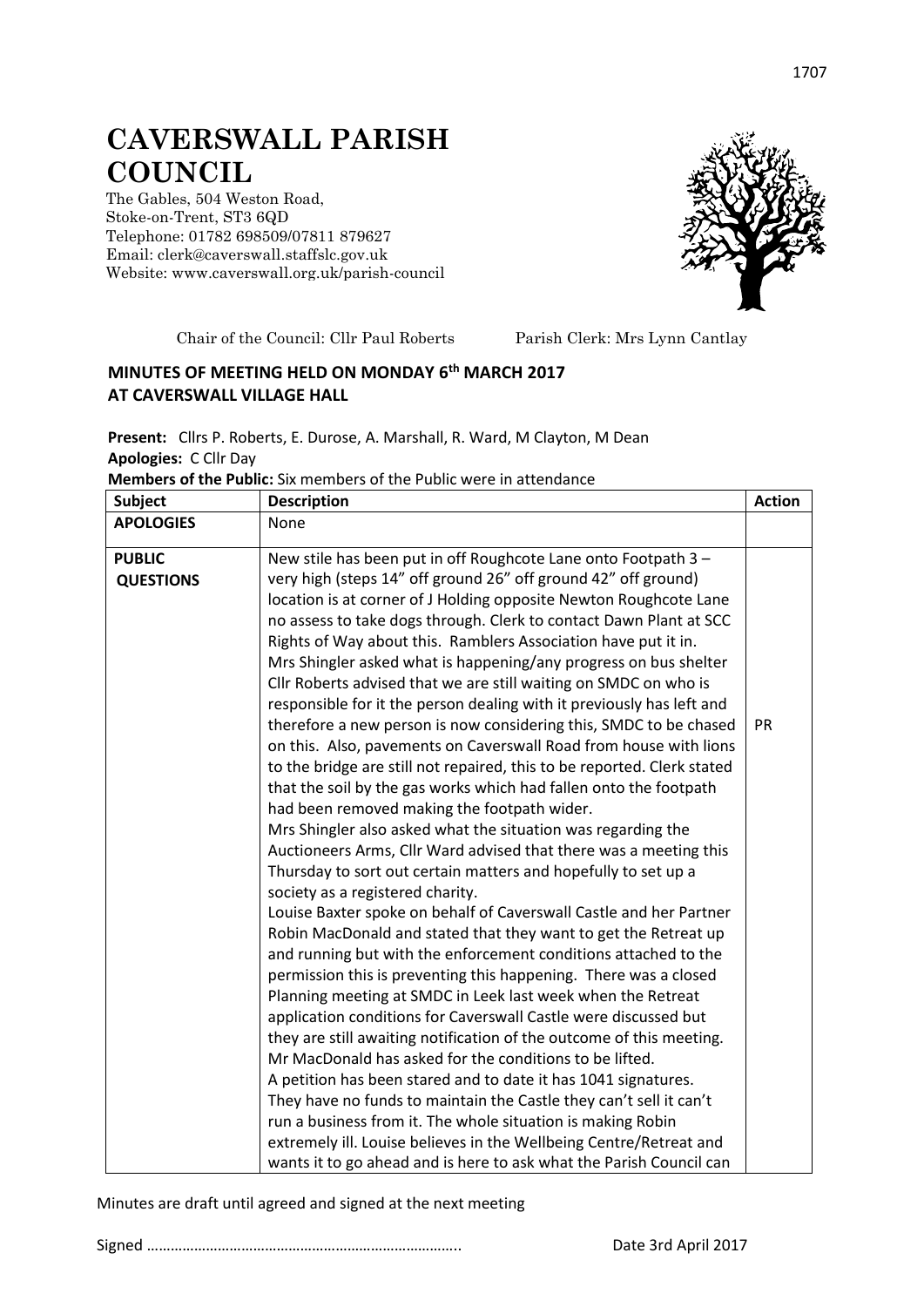| <b>Subject</b> | <b>Description</b>                                                              | <b>Action</b> |
|----------------|---------------------------------------------------------------------------------|---------------|
|                | do to get this going forward.                                                   |               |
|                | Cllr Marshall stated that we have had many conversations with                   |               |
|                | Robin over last 12 months and had supported the current                         |               |
|                | application. Robin stated that the Parish Council had objected to it.           |               |
|                | The Clerk read out part of our letter which stated that the Parish              |               |
|                | Council had no objection to the application subject to neighbour's              |               |
|                | approval. For clarification, the Clerk advised that It is the Parish            |               |
|                | Councils policy when there is no objection to a planning application            |               |
|                | to include "subject to neighbour's approval", both Louise and                   |               |
|                | Robin seemed unhappy with the Parish Council comments "subject                  |               |
|                | to neighbours approval" on the letter as it is their neighbours who             |               |
|                | are the main objectors.                                                         |               |
|                | C Cllr Day told Louise and Robin that they should put in an official            |               |
|                | application to get the conditions removed. He also suggested that               |               |
|                | they hold a public meeting to fully advise residents of what is                 |               |
|                | happening to the Castle.                                                        |               |
|                | Cllr Roberts stated that he could make no comments on the                       |               |
|                | meeting last week as the process had been discussed under                       |               |
|                | exempt matters therefore a closed meeting, all communications                   |               |
|                | will be done between both sides solicitors.                                     |               |
|                | Louise said that they were unable to let anything take place at the             |               |
|                | Castle i.e. school children's visits, Retreat guests taking                     |               |
|                | photographs or going for a run for fear of Robin getting                        |               |
|                | prosecuted. Cllr Roberts said that he doesn't think they will be                |               |
|                | prosecuted for having school children to visit but advised Robin to             |               |
|                | write to Ben Heywood at SMDC stating what they would like to do                 |               |
|                | that and to check that he won't prosecute. Need to get full clarity             |               |
|                | on what an "event" is, Cllr Roberts will speak to Mark Trillo on                |               |
|                | Wednesday night. ask SMDC for this also suggested Robin writes to               |               |
|                | SMDC as well for clarify.                                                       |               |
|                | Robin been asking SMDC to amend or fully remove the conditions                  |               |
|                | on the approval and to make some conditions i.e. that no weddings               |               |
|                | are stated.                                                                     |               |
|                | Cllr Marshall asked if PC could write to SMDC to ask what the actual            |               |
|                | enforcements are and whether they can be removed and to clarify                 |               |
|                | exactly what can be done at the Castle. All Cllrs agreed, Clerk to              | Clerk         |
|                | send letter.                                                                    |               |
|                | Mr Pratheesh from the Post Office advised that he had sent the 6                |               |
|                | months' termination notice to Post Office to resign as Post Master              |               |
|                | this means that the Post Office will close on 28 <sup>th</sup> August 2017, the |               |
|                | lease on the premises ends on 1 <sup>st</sup> August. He asked what the PC      |               |
|                | want to do now i.e. save the post office and possibly run it as a               |               |
|                | Community Post Office. No comments were made.                                   |               |
|                | Cllr Roberts said that the Parish Council would like to thank him for           |               |
|                | all he's done for the village and understand his position.                      |               |
|                | Clerk to put details on website and Facebook page advising of the               | Clerk         |
|                | Post Office closure.                                                            |               |
|                |                                                                                 |               |
| <b>MINUTES</b> | It was resolved that the minutes of the previous month's meeting                |               |
|                | were to be signed as a true and correct record.                                 |               |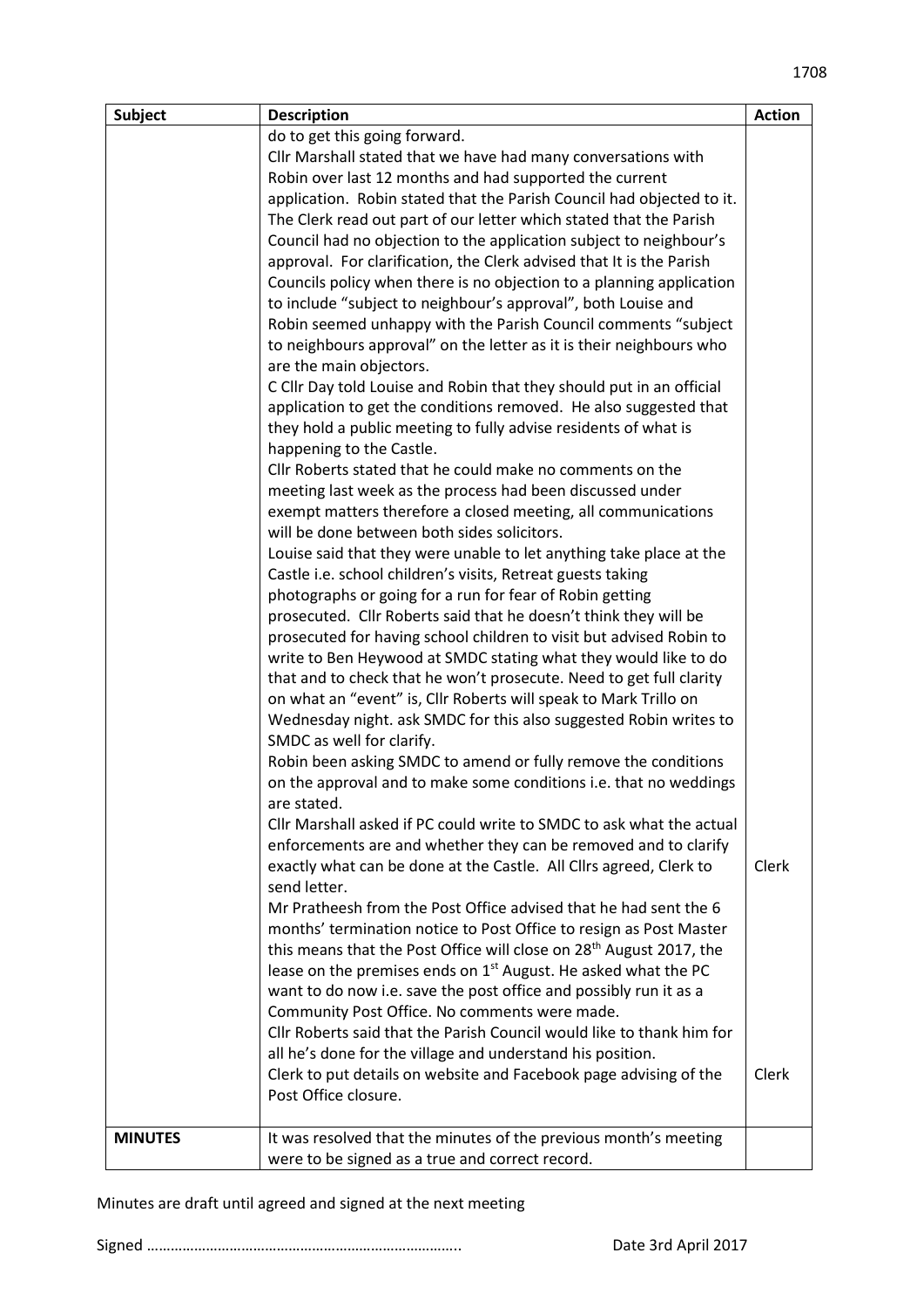| <b>Subject</b>         | <b>Description</b>                                                       | <b>Action</b> |
|------------------------|--------------------------------------------------------------------------|---------------|
| <b>DECLARATION OF</b>  | Cllr Roberts re Caverswall Castle and Planning matters                   |               |
| <b>INTEREST</b>        |                                                                          |               |
|                        |                                                                          |               |
| <b>REPORTS</b>         | 26/17 County Councillor - nothing to report Cllr Durose advised          |               |
| <b>COUNTY/DISTRICT</b> | that the grids up The Hollow had still not been done, C Cllr Day will    | <b>WD</b>     |
| <b>COUNCILLORS</b>     | chase up this up.                                                        |               |
|                        | 27/17 District Councillor - nothing to report.                           |               |
| HANDYMAN/              |                                                                          |               |
| <b>LENGTHSMAN</b>      | Lengthsman to be asked if he'd clean soil back from verges/ kerb         | Clerk         |
|                        | edging along School Lane it is especially bad at Vicarage Crescent       |               |
|                        | junction.                                                                |               |
|                        |                                                                          |               |
| <b>MATTERS ARISING</b> | <b>HIGHWAYS ISSUES -</b>                                                 |               |
| <b>FROM PREVIOUS</b>   | 28/17 - Grids and Drains                                                 |               |
| <b>MEETINGS</b>        | Sorted In public questions.                                              |               |
|                        | 29/17 - Footpaths                                                        |               |
|                        | Clerk has spoken to Enforcement re new gateway entrance to Little        |               |
|                        | Intake Farm, she was advised that as this is onto a lane - classified    |               |
|                        | as a "D" road - then no planning permission is required.                 |               |
|                        | 30/17 - Bus Shelter by Scout Hut                                         |               |
|                        | $(18/17, 05/17, 151/16, 138/16, 120/16, 103/16)$                         |               |
|                        | $31/17$ – Fencing along The Dams                                         |               |
|                        | (19/17, 06/17, 152/16, 139/16, 104/16, 67/16, 41/16, 26/16,              |               |
|                        | 15/16                                                                    |               |
|                        | Ward Fencing have quoted for 150m post and rail fencing 5x3 posts        |               |
|                        | 1.8m centre, 3.6 rails 3 high nailed on - £2850.00 plus VAT. This is     |               |
|                        | based on the hedge being cut back to make it easier to put post in.      |               |
|                        | Concerns were raised about this and suggestions were made to put         |               |
|                        | fence further forward, Words to be asked to come back out to             |               |
|                        | relook at whether this could be done. Working party to be                |               |
|                        | arranged to remove the old post and rails from the hedge, Clerk to       | Clerk         |
|                        | put request for helpers on Facebook page.                                |               |
|                        | Clerk to ask Lengthsman to quote for trimming back hedge and ask $\vert$ | Clerk         |
|                        | if he would give us a quote for the fencing.                             |               |
|                        | 32/17 - Car Park Access Barriers                                         |               |
|                        | $(20/17, 08/17, 153/16, 141/16, 126/16, 113/16)$                         |               |
|                        | These are now in-situ. Warning signs needed re height restriction        | <b>PR</b>     |
|                        | and also security padlocks required.                                     |               |
|                        | Cllr Roberts has ordered two security locks there will be put on the     |               |
|                        | gated with the gate locks put on the barriers - this is because keys     |               |
|                        | to the existing padlocks have gone missing.                              |               |
|                        | 33/17 - St Peters Church - Condition of the church yard                  |               |
|                        | (21/17, 09/17, 154/16)                                                   |               |
|                        | Ongoing                                                                  |               |
|                        | 34/17 - Trees along The Dams                                             |               |
|                        | (22/17, 10/17)                                                           |               |
|                        | Waiting on response form N & J Trees. Chase them                         | Clerk         |
|                        | 35/17 - Access to bus stop in The Square                                 |               |
|                        | Clerk still to contact SCC                                               |               |
|                        | 36/17 - Potters Bar FC - Use of pitch for season 2017/18                 |               |
|                        |                                                                          | Clerk         |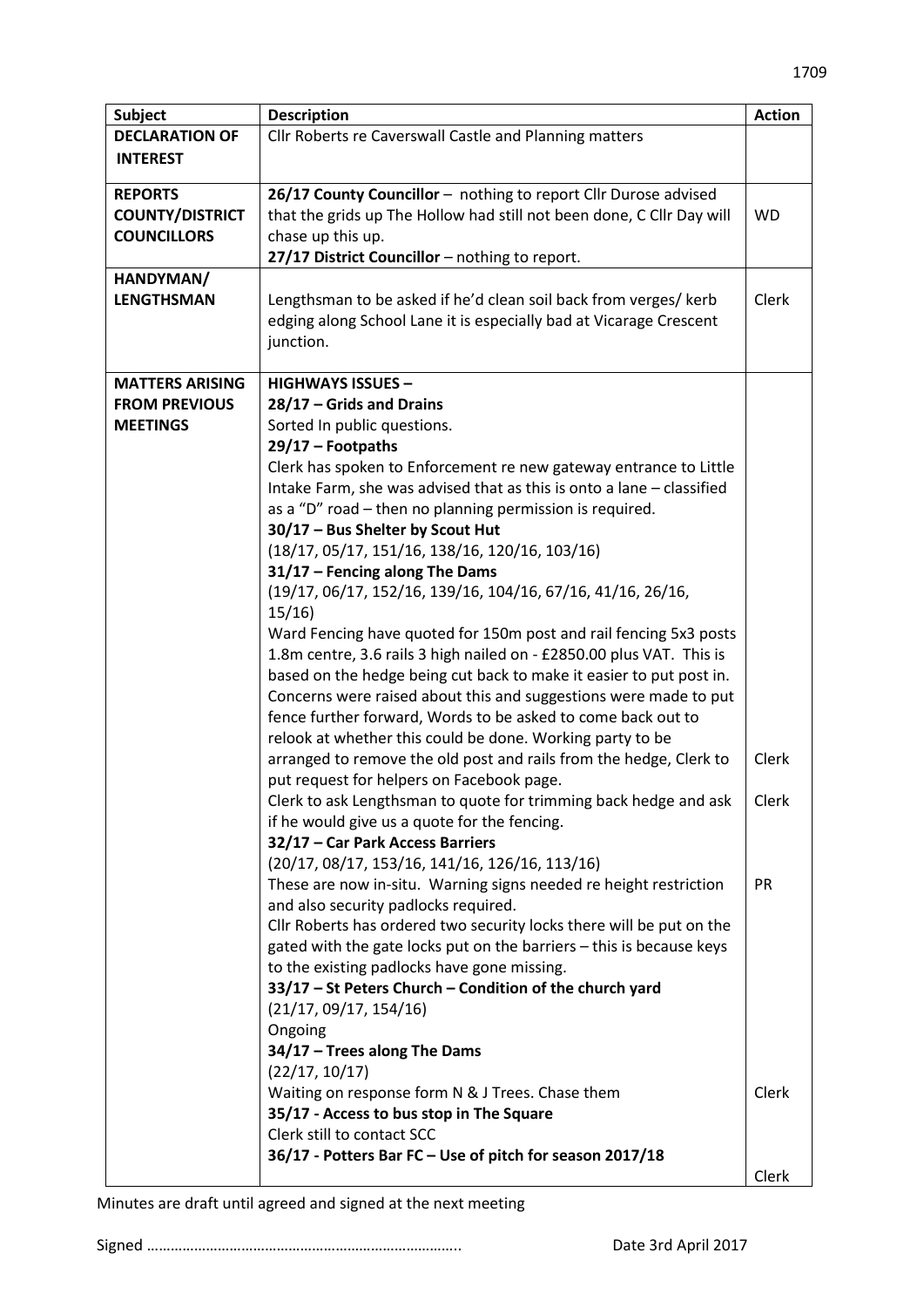| <b>Subject</b>                    | <b>Description</b>                                                     | <b>Action</b> |
|-----------------------------------|------------------------------------------------------------------------|---------------|
|                                   | To be ask them to come to April meeting as they have a few items       |               |
|                                   | they wish to discuss. Agreement for 2017/18 season still to be         |               |
|                                   | signed.                                                                |               |
|                                   | <b>Unresolved Items: None</b>                                          |               |
| <b>CORRESPONDENCE</b>             | <b>TSB</b><br><b>Bank Statement</b>                                    |               |
| <b>FINANCE</b>                    | 37/17 - Accounts                                                       |               |
|                                   | Payments:                                                              |               |
|                                   | The following accounts were approved for payment: -                    |               |
|                                   | $\ast$<br>Mrs L Cantlay – Clerk Salary and Expenses - March<br>£430.99 |               |
|                                   | Mr R Nicholls - Handyman - Jan/Feb<br>£97.28                           |               |
|                                   | $***$<br>Kel Construction - Car Park Height Barriers<br>£3840.00       |               |
|                                   | TOTAL PAYMENTS THIS MONTH - £4168.27                                   |               |
|                                   | - indicates payments to be made via Internet Banking Faster            |               |
|                                   | Payment, approved at meeting.                                          |               |
|                                   | ** - this was paid prior to meeting on 1/3/17 all Councillors          |               |
|                                   | approved this payment via email, copies attached to the invoice        |               |
|                                   | Transfer: £3840.00 + £400.00 = 4240.00<br>Receipts:                    |               |
|                                   | Bank Interest - both accounts - £0.84                                  |               |
|                                   | Accounts (after any payment or receipts made):                         |               |
|                                   | Current Account - £220.72                                              |               |
|                                   | Instant Access Account - £10,108.95                                    |               |
|                                   | Contingency Account - £8,819.76                                        |               |
|                                   | It was agreed to transfer £2000.00 from the Instant Access Account     |               |
|                                   | into the Contingency account.                                          |               |
|                                   | Cllr Marshall had considered various bank interest rates and           |               |
|                                   | reported that as rates were so low now it would not be worth           |               |
|                                   | moving to a different bank, all Councillors were in agreement but      |               |
|                                   | situation to be monitored if the current situation changes.            |               |
|                                   | <b>Clerks Extra Hours during 2016/17:</b>                              |               |
|                                   | It was agreed by all Cllrs that Clerk should be paid the extra 20      |               |
|                                   | hours allocated for 2016/17.                                           |               |
|                                   | Clerk asked Councillors for permission to pay for new security         |               |
|                                   | padlocks for the height barriers prior to the next meeting in order    |               |
|                                   | that this would come out of the 2016/17 budget - all agreed.           |               |
|                                   | <b>Year-end accounts</b>                                               |               |
|                                   | Clerk will produce year end accounts and send to all Councillors       | <b>Clerk</b>  |
|                                   | when completed.                                                        |               |
|                                   |                                                                        |               |
| <b>PLANNING</b><br><b>MATTERS</b> | 38/17<br><b>Applications:</b>                                          |               |
|                                   | DET/2017/0005 - Intakes Handley Banks - Proposed Agricultural          | Clerk         |
|                                   | building - In principal PC don't object but have major concerns with   |               |
|                                   | it being located in what is open field why not put where exiting       |               |
|                                   | "range of mainly dilapidated and unused buildings" are -brown          |               |
|                                   | field location.                                                        |               |
|                                   | <b>Decisions:</b>                                                      |               |
|                                   |                                                                        |               |